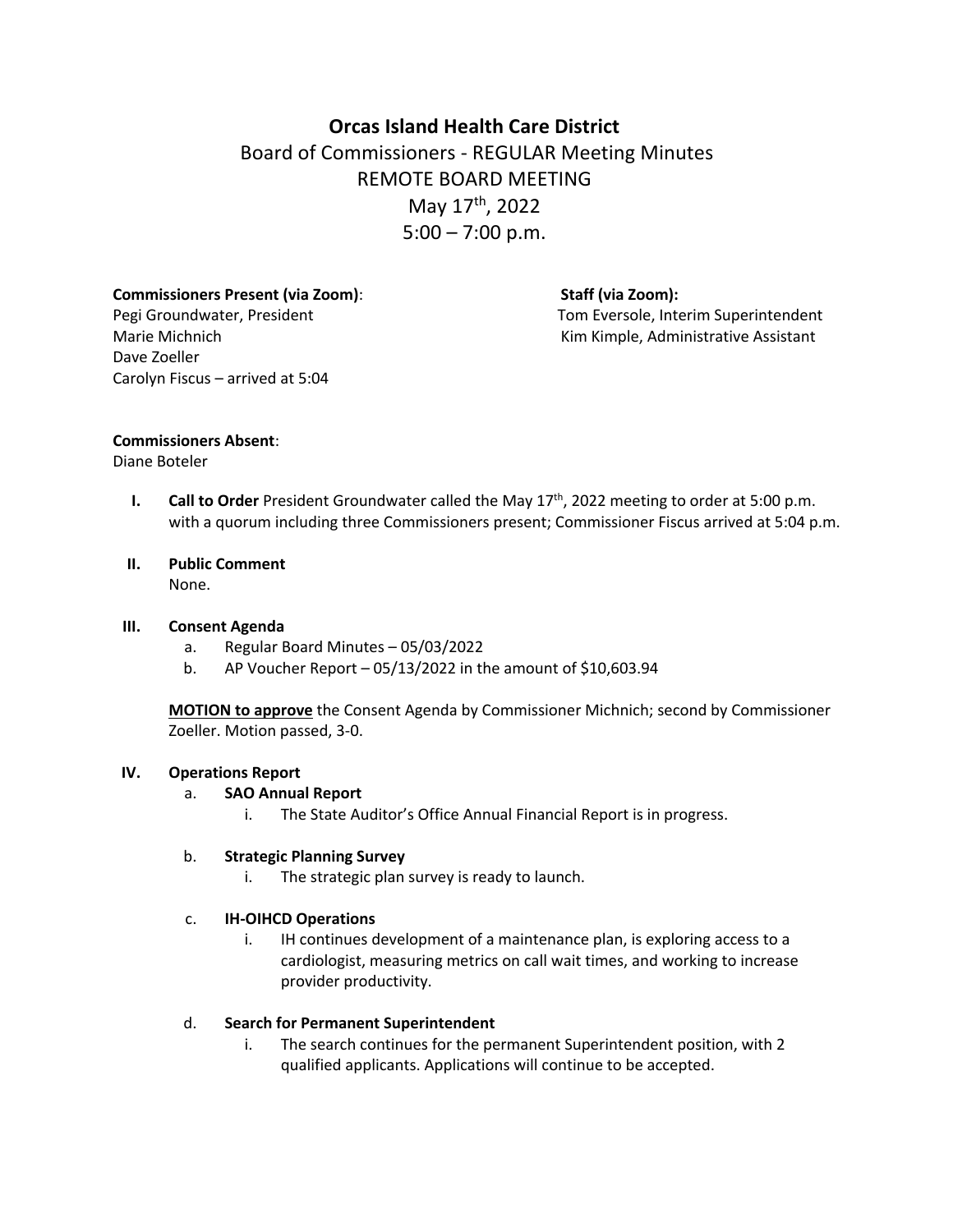## **V. Old Business**

## a. **Charitable Foundation**

i. President Groundwater introduced the option of utilizing the IH Foundation vs. establishing its own foundation.

## b. **Resolution 2022-09 Approval of Clinic Lease to Island Hospital**

i. **MOTION to Adopt** Resolution 2022-09 Approval to Lease Clinic Building to Island Hospital, by Commissioner Michnich; second by Commissioner Zoeller Motion passed unanimously, 4-0.

# **VI. New Business**

# a. **Resolution 2022-08 Move to one monthly meeting**

i. **MOTION to Adopt** Resolution 2022-08 Changing the Regular Meeting Time of the Board to One Meeting Per Month, by Commissioner Fiscus; second by Commissioner Michnich. Motion passed unanimously, 4-0.

## b. **Resolution 2022-10 Interlocal with HCA for PEBB**

i. **MOTION to Adopt** Resolution 2022-10 Authorizing Interlocal between OIHCD and Washington Health Care Authority, by Commissioner Zoeller; second by Commissioner Michnich. Motion passed unanimously, 4-0.

### **VII. Executive Session**

The Board entered Executive Session at 5:18 in accordance with RCW 42.30.110(g) to evaluate the qualifications of an applicant for public employment. The session was scheduled to last 20 minutes with no action expected on the matter. At 5:38 the Board extended by 3 minutes. The Board returned to the regular meeting at 5:41 p.m.

Interview of qualified candidates for the permanent Superintendent position will be held at the June  $7<sup>th</sup>$  meeting.

### **VIII. Committee and Work Group Reports**

### a. **Joint Finance Committee**

i. The committee met to review financial reports for 2021 Q 3&4, and 2022 Q1.

### b. **Operations Committee**

i. Covered in Operations report above.

### c. **Facilities Committee**

- i. Commissioner Zoeller provided a progress report on security monitoring, electrical work, contractor hours, and wetland survey opportunity.
- ii. **MOTION to** move forward with a wetland survey with report by Commissioner Michnich; second by Commissioner Zoeller. Motion passed unanimously, 4-0.

### **IX. Public Comment**

Millie V. commented on reducing the number of Board meetings.

### **X. Upcoming Meetings and Activities**